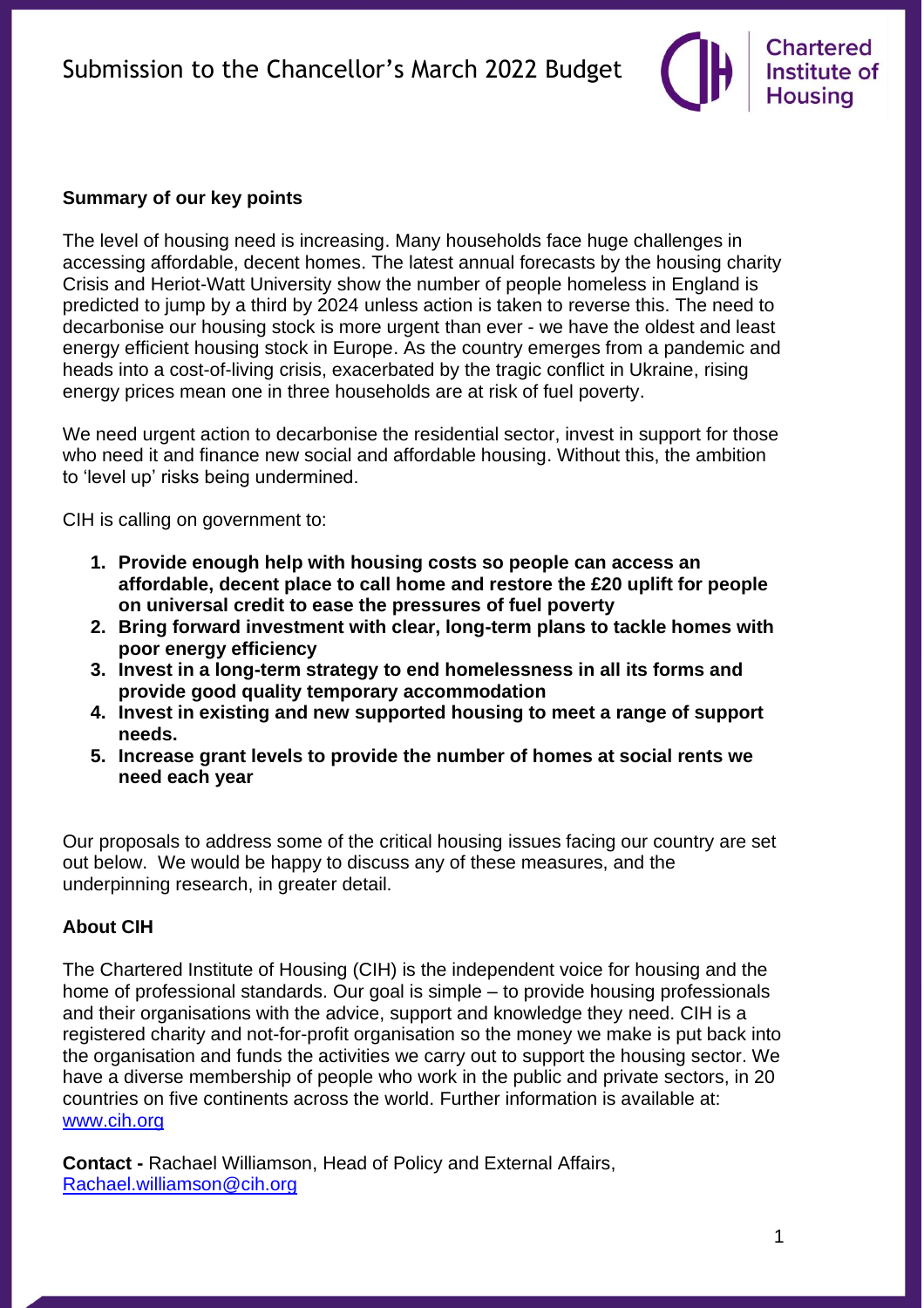

**1. Provide enough help with housing costs so that people can access an affordable, decent place to call home and restore the £20 uplift for people on universal credit to ease the pressures of fuel poverty**

A succession of different welfare policies and cuts introduced since 2010 have undermined many low-income households' ability to access a decent, affordable place they can call home. This is an obstacle which could prevent government from achieving many of its wider policy aims, including reducing homelessness and improving work incentives for low earners. We call on government to carry out a review of the relationship between housing and welfare policy, to properly consider the cumulative effect of these cuts. However, more immediately, government should use the Budget statement to consider the following specific changes:

- **Address the cost-of-living crisis for people on benefits** basic allowances are set to rise by 3.1 per cent in April based on the consumer prices index for September 2021. In January, CPI reached 5.4 per cent – its highest for 30 years – and is expected to increase further. Since benefit increases were capped at 1 per cent in 2014/15 and 2015/16 and thereafter frozen for four years, basic benefit levels have fallen in real terms and are now at their lowest value since 1991. Some three per cent of social rented, 19 per cent of private rented and 22 per cent of owner-occupied homes have an E grade energy performance rating. The energy price cap is to rise by 54 per cent next month, and experts have warned it might rise by a further 40 per cent in October. Altogether, in England alone, nine million poor people live in energy-inefficient homes, making them particularly vulnerable to inflated energy prices. We need to increase the pace on retrofit and tackling low energy-efficient housing – we cannot afford to waste fuel by having a leaky housing stock. However, this will not help those households living in fuel poverty now, whose only income is basic benefits. We urge the government to think again and restore the £20 per week uplift in universal credit.
- **Restore local housing allowance (LHA) rates to at least the 30th percentile and return to annual uprating. Remove the shared accommodation rate of LHA** - LHA rates were restored to the 30th percentile rent in April 2020 in response to the pandemic, after eight years of failing to fully uprate in line with local rents (they were originally set at the 50th percentile). Prior to their restoration LHA rates fully covered 30 per cent of local rents in only around one in every twenty local markets, whilst the proportion of private renters claiming housing benefits had risen above 30 per cent. We welcomed the decision to restore LHA rates to the full 30th percentile but we are concerned that, in the two years since, the process of slowly eroding their real value has returned. This represents poor targeting of resources as the steepest decline occurs in housing markets under the most pressure. Across Great Britain, 56 per cent of private renters on universal credit have a shortfall between their actual rent and the LHA. We urge government to restore LHA rates to the full 30th percentile rent and ensure this is maintained in future years. We also urge government to remove the shared accommodation rate for LHA which only covers the full cost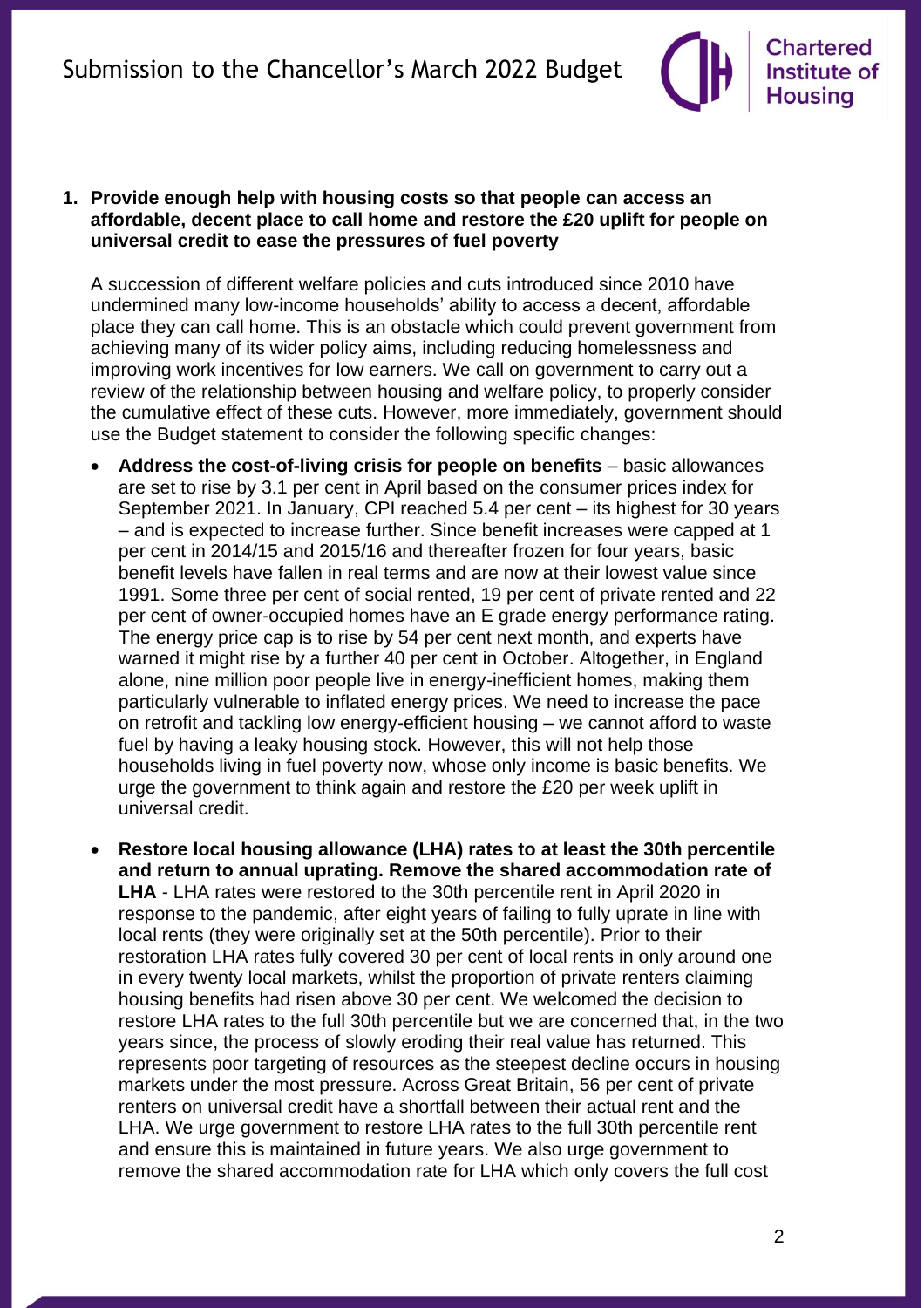**Chartered** Institute of **Housing** 

of the cheapest privately rented shared accommodation in select areas, putting people at greater risk of homelessness.

- **Shorten the waiting time for the first payment to 14 days for all universal credit claimants with no income -** We welcome the previous measures that shortened the universal credit wating period from six to five weeks and the introduction of transitional housing benefit (HB) payments help reduce this further for claimants transferring from legacy benefits to UC. However, claimants who aren't transferring from a legacy benefit still face a five week wait for their first payment if they have no other income, whereas claimants entitled to newstyle jobseeker's allowance (JSA) receive a payment after 14 days. There is a strong case to make a one-off two-week payment of JSA to all UC claimants with no other income. This would require no changes to the UC software and would avoid the possibility of overpayments (as JSA payments are deducted from the UC entitlement).
- **Abolish the 'bedroom tax'** we consider that the 'bedroom tax' has not met its stated objectives. Savings to the public purse have been smaller than government's original estimates, and are insignificant in the context of a £22 billion overall housing benefit bill, while a [2015 evaluation of the policy](https://assets.publishing.service.gov.uk/government/uploads/system/uploads/attachment_data/file/506407/rsrs-evaluation.pdf) showed that 55 per cent of those affected were in rent arrears. Most claimants affected live in the devolved nations, the north of England and the English midlands where housing demand is low or modest which makes it unlikely that it will ever achieve its stated objectives. We consider that the policy is not working as intended, is pushing many households into hardship and rent arrears, and should be abolished.
- **Abolish the £20,000 (£23,000 in London) benefit cap** the numbers affected rose sharply during the pandemic from around 75,000 immediately before the outbreak to a peak of 194,000 in March 2021. This shows that its basic premise – that it only affects people who should be working – is flawed. As of August 2021, around 45,000 people are losing £75 or more each week which puts in jeopardy tenants' ability to sustain their tenancy (and worsens their employment prospects). In the worst cases, households who have their housing costs award reduced to nil (or 50p per week for HB) have no viable housing options at all. In practice they are likely to be completely dependent on discretionary housing payments to avoid homelessness – and government has just cut the fund by £40m. Further to this, the benefit cap disproportionately affects women. In February 2020, of those households capped, 83 per cent were headed by a single person, of which 93 per cent were women. Of those single person households with children, 98 per cent were women. It is not known how many of those were affected by domestic abuse but given that two out of three people affected by domestic abuse are women, the proportion of domestic abuse survivors affected by the cap who are women is likely to be close to 100 per cent. Whilst there is protection for domestic abuse survivors who live in a hostel or refuge there is none if they are a renter living in the family home or other general needs housing. We consider this policy is not achieving its objectives and is placing many households at risk of homelessness.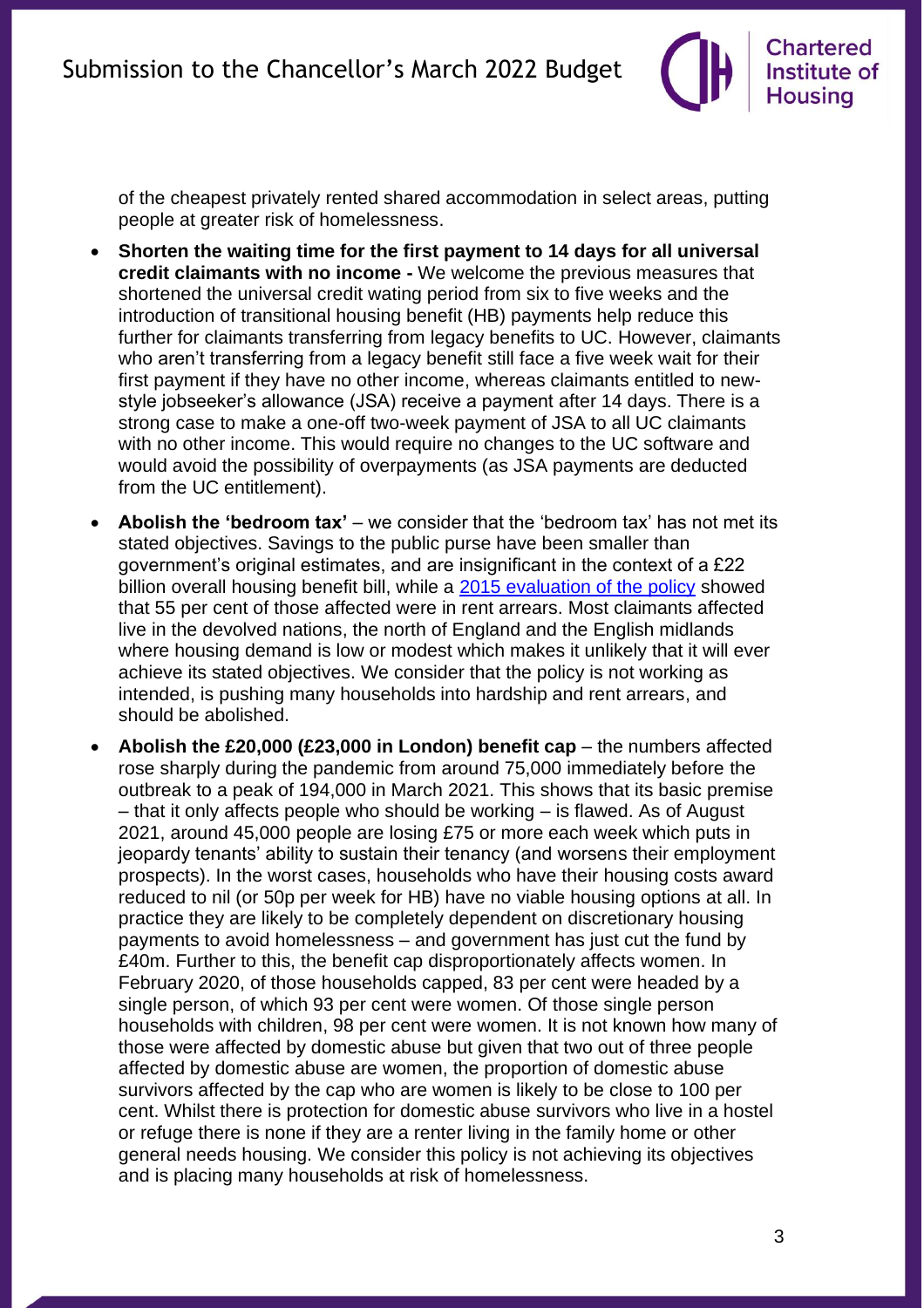

#### **2. Invest in clear, long-term plans to tackle homes with poor energy efficiency**

Decarbonising the residential sector is key to meeting our net zero targets: it accounts for 20% of the UK's total carbon emissions.

The housing sector is committed to working towards net zero, but sector-wide assessments of the costs summarise the scale of the task. Latest research by [Savills](https://www.savills.co.uk/research_articles/229130/320828-0) estimates that up to £330 billion could be needed (seven times the current spend) for the UK residential sector to meet government targets, including a desire for all homes to reach EPC level C by 2035.

Analysis for the council housing sector puts the extra cost of achieving net zero carbon in 1.5m existing homes at almost £1 billion per year over a 30-year period, a considerable call on resources given that councils' annual capital housing investment averages £5-6 billion per year in total. Parallel analysis for the NHF showed that housing associations need to invest almost £36 billion to achieve EPC Band C by 2030 and replacement of all fossil-fuel boilers by 2050. Up to 2030, this implies spending of about £2.2 billion annually on top of associations' current budget of about £1.5 billion on major repairs and planned maintenance.

CIH acknowledges the various funding support available (Social Housing Decarbonisation Fund, Home Upgrade Grant, Local Authority Delivery scheme and (from April 2022) Energy Company Obligation) but the scale of the task to remediate building safety risks and retrofit homes is huge and social housing providers face a large shortfall which cannot simply be passed on through higher rents. The Regulator of Social Housing's latest risk profile shows that landlords are planning a 12% increase in investment in existing homes (latest 5-year forecasts) but inflationary pressures will arguably undermine much of the additional outputs secured by this increased investment.

We welcome government's commitment to updating the Decent Homes Standard to include energy efficiency and to apply this to the private rented sector. However, as set out in the recent *[Decarbonising heat in homes](https://publications.parliament.uk/pa/cm5802/cmselect/cmbeis/1038/report.html)* [report from BEIS Committee,](https://publications.parliament.uk/pa/cm5802/cmselect/cmbeis/1038/report.html) we need government to produce a roadmap with detailed implementation plans to deliver net zero.

CIH is calling on government to:

- make good the commitment to **provide the full £3.8bn Social Housing Decarbonisation Fund** (promised in the 2019 Conservative Party manifesto), with more being available in next spending review. We need a longer-term programme so landlords can do proper asset management and bid when they are ready rather than because funding is available for a limited time.
- explore other means of funding, including government backed loan guarantee funding to reduce interest costs.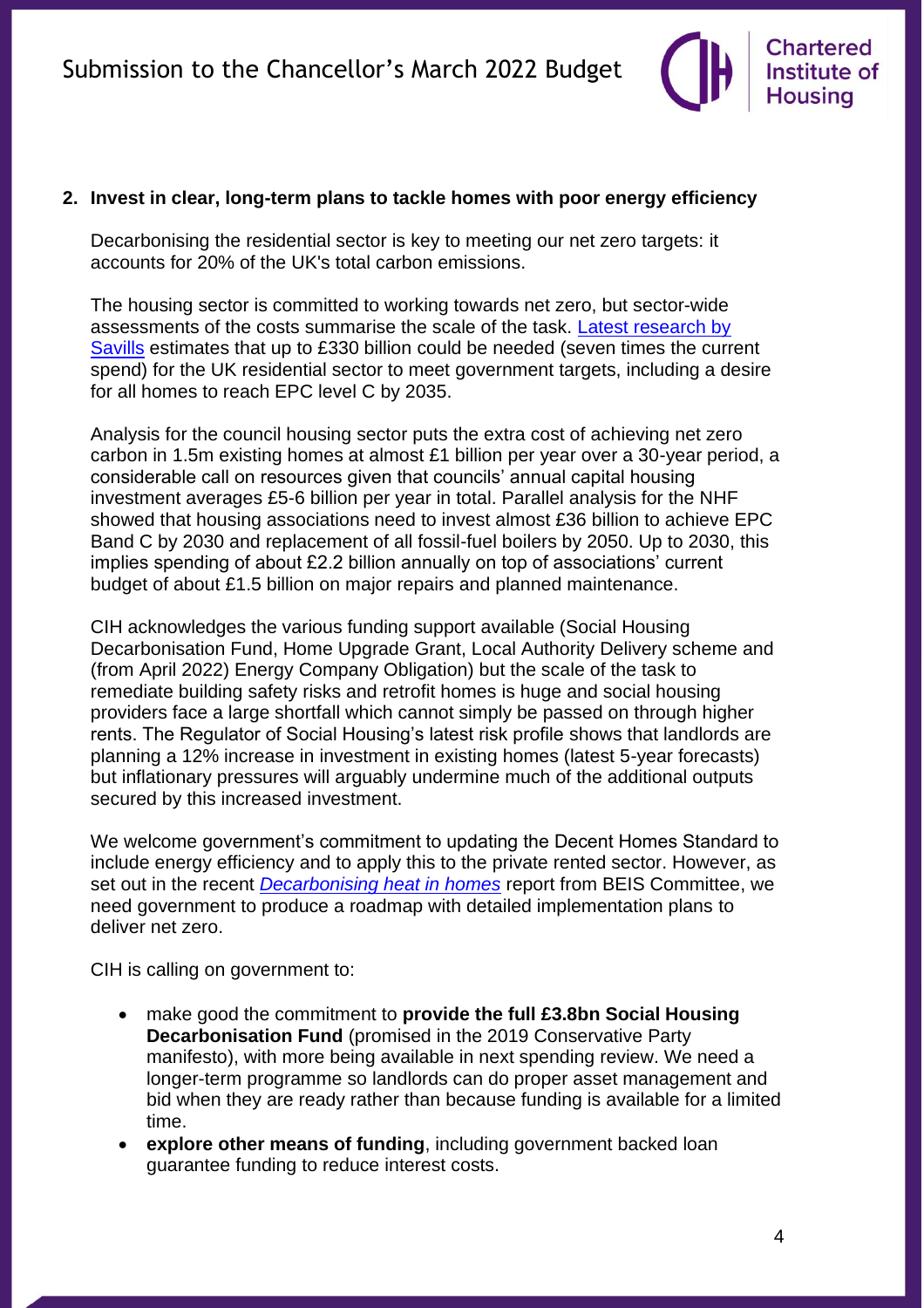- **further develop the Heat and Buildings Strategy**, setting clear standards and targets for new and existing stock, with effective measures in place for achieving them, including investment to support innovation and the scaling up of production.
- **reduce or remove VAT on decarbonisation work**.
- **invest in market development** to support cost effective retrofit technology (e.g heat pumps) and workforce upskilling.

Without further support, difficult trade-offs will need to be made which will inevitably lead to reduced development (as highlighted in Moody's latest assessment) and/or accelerated stock disposals/rationalisation of 'hard to treat' stock – which will not help achieve net zero. Urgent action is needed to tackle low energy-efficient housing – escalating oil and gas prices mean that we cannot afford to wait.

#### **3. Invest in a long-term strategy to end homelessness in all its forms and provide good quality temporary accommodation**

We welcome the government's commitment to ending rough sleeping by 2024 and recent funding announcements in relation to homelessness, including the Homelessness Prevention Grant. Long term investment in prevention is the way to end homelessness for good; ensuring everyone has a place to call home and the support they need to keep it. The fallout of the pandemic combined with the rising cost of living emergency will see yet more people at risk of homelessness unless safeguards are put in place. 'Everyone In' demonstrated what could be achieved with sufficient resources collaboration and will.

CIH is calling on government to:

- Develop and resource a **cross-departmental strategy to end homelessness in all its forms** focusing on prevention and implementing the recommendations from the [Kerslake Commission,](https://usercontent.one/wp/www.commissiononroughsleeping.org/wp-content/uploads/2021/11/Kerslake_Commission_Final_Report_21.pdf) learning the lessons from 'Everyone In'
- Provide **sustained investment in good quality temporary accommodation**, **floating support, and services** (such as benefits advice, opportunities to access or retain employment, family mediation and prison and hospital resettlement work) and provide sustained investment in good quality temporary accommodation and specialist services for those who are likely to not be well served by more generic provision (for example people experiencing domestic abuse, young people and people who are LGBTQ+)
- Provide long **term funding commitments to a national roll out of Housing First** for people with complex support needs.
- Support a w**[hole housing approach](https://www.dahalliance.org.uk/what-we-do/whole-housing-approach/what-is-the-whole-housing-approach/)** to ensure access to a range of tailored housing options and initiatives giving choice and appropriate support **for people experiencing domestic abuse**.
- Provide **greater support for non-UK nationals** who are homeless or at risk of homelessness, including an end to the rules about 'no recourse to public funds' and similar restrictions which can cause destitution.

**Chartered** Institute of **Housing**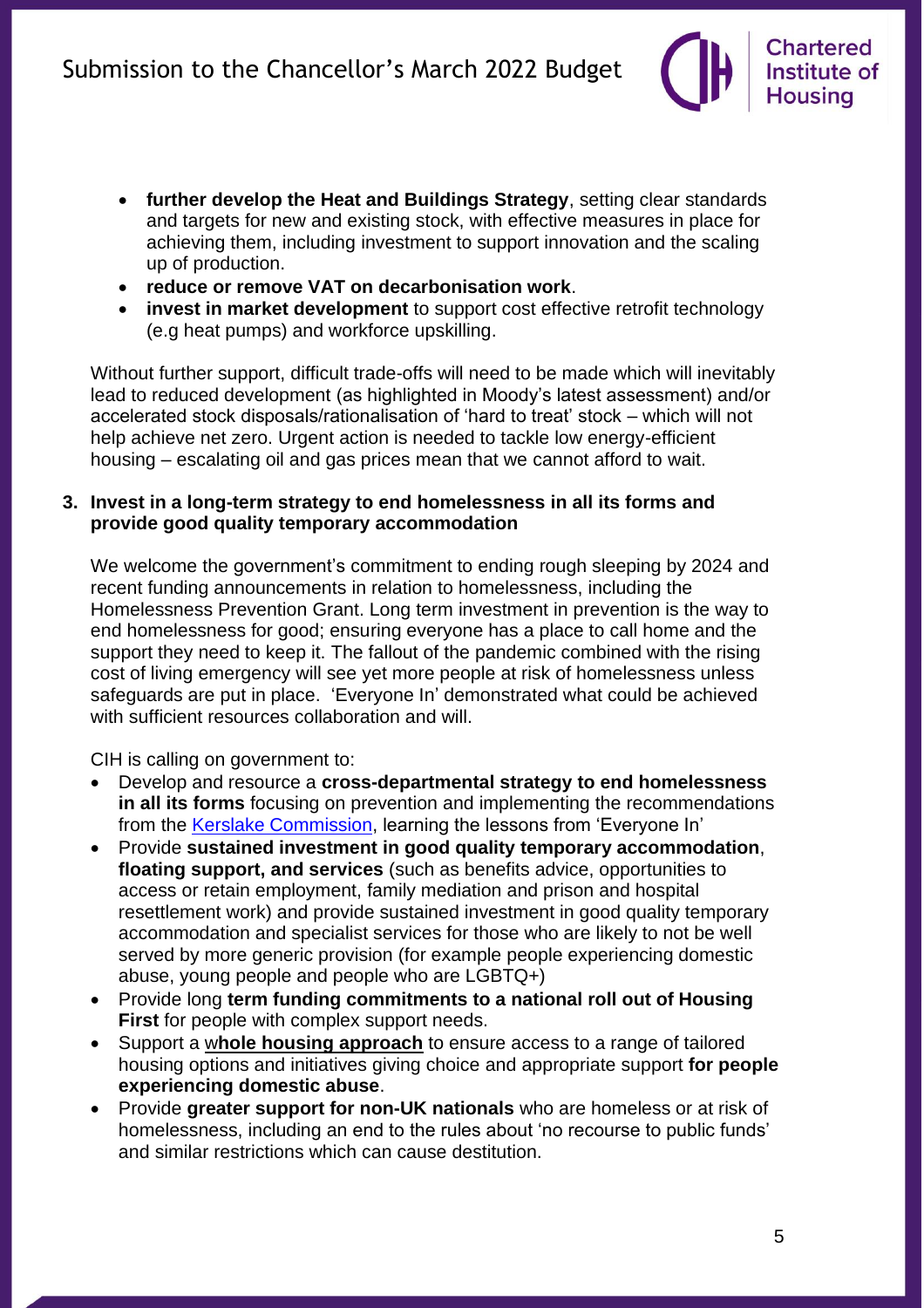

#### **4. Invest in existing and new supported housing to meet a range of needs**

Supported housing for working age and older people with additional support needs is an important resource to ensure they can live well and safely in communities. It also helps prevent or reduce reliance on more costly public services, especially social care and health. [Research](https://www.housinglin.org.uk/_assets/Resources/Housing/Support_materials/Other_reports_and_guidance/Financial_benefits_of_investment_in_specialist_housing_FINAL.pdf) by Frontier Economics in 2010 demonstrated the value of investing in supported housing with £639 million savings delivered each year across other areas of public spend (such as health, care and crime) - £938 per person per year.

The importance of supported housing for independent living received a welcome focus in the recent Adult Social Care Reform White Paper, [People at the heart of](https://assets.publishing.service.gov.uk/government/uploads/system/uploads/attachment_data/file/1037594/people-at-the-heart-of-care_asc-form-accessible.pdf)  [care,](https://assets.publishing.service.gov.uk/government/uploads/system/uploads/attachment_data/file/1037594/people-at-the-heart-of-care_asc-form-accessible.pdf) which indicated the ambition to 'make every decision about care a decision about housing'. The investment of £300 million over three years to drive forward greater integration of housing, health and care at the local strategic level will provide a real opportunity to deliver the right accessible, supported homes in the right places to meet current and future needs, and to support services for the benefit of communities. Whilst CIH welcomes this and the ongoing commitment of funding via the Care and Support Specialist housing Fund (CASSH), the **challenge remains for a stable and consistent investment national and locally into the critical support services within specialist housing, that provide invaluable help and support to maintain independent living. The £30 million for innovative new models of care may help to develop new ways to deliver such support but ongoing, long-term investment is still needed.** 

The lack of funding for a core element of supported housing causes real difficulties for landlords and service providers and does not create a conducive environment in which to invest in new supported housing. CIH calls on government to **provide a national, ringfenced funding stream for housing related support to address this deficit and to support the sustainability of existing and new supported housing schemes**. This should be at least equivalent to the last such investment programme of £1.4 billion (we note that figures of £1.58 billion for England and £2.05 billion for Great Britain were estimated in the most recent [evidence](https://www.gov.uk/government/publications/supported-accommodation-review) review for government in 2016).

#### **5. Increase investment and grant levels to provide the number of homes at social rents we need each year**

Evidence produced for the National Housing Federation and Crisis by Heriot Watt University in 2018 identified a need for 145,000 affordable homes per annum over the ten years 2021-31, of which 90,000 would be for social rent and the remainder for low-cost homeownership or intermediate renting. Yet current plans aim to start just 36,000 homes annually. While these should be matched by developer contributions delivering similar numbers, output will still be well short of what is required, especially as social rented homes will only form a small proportion.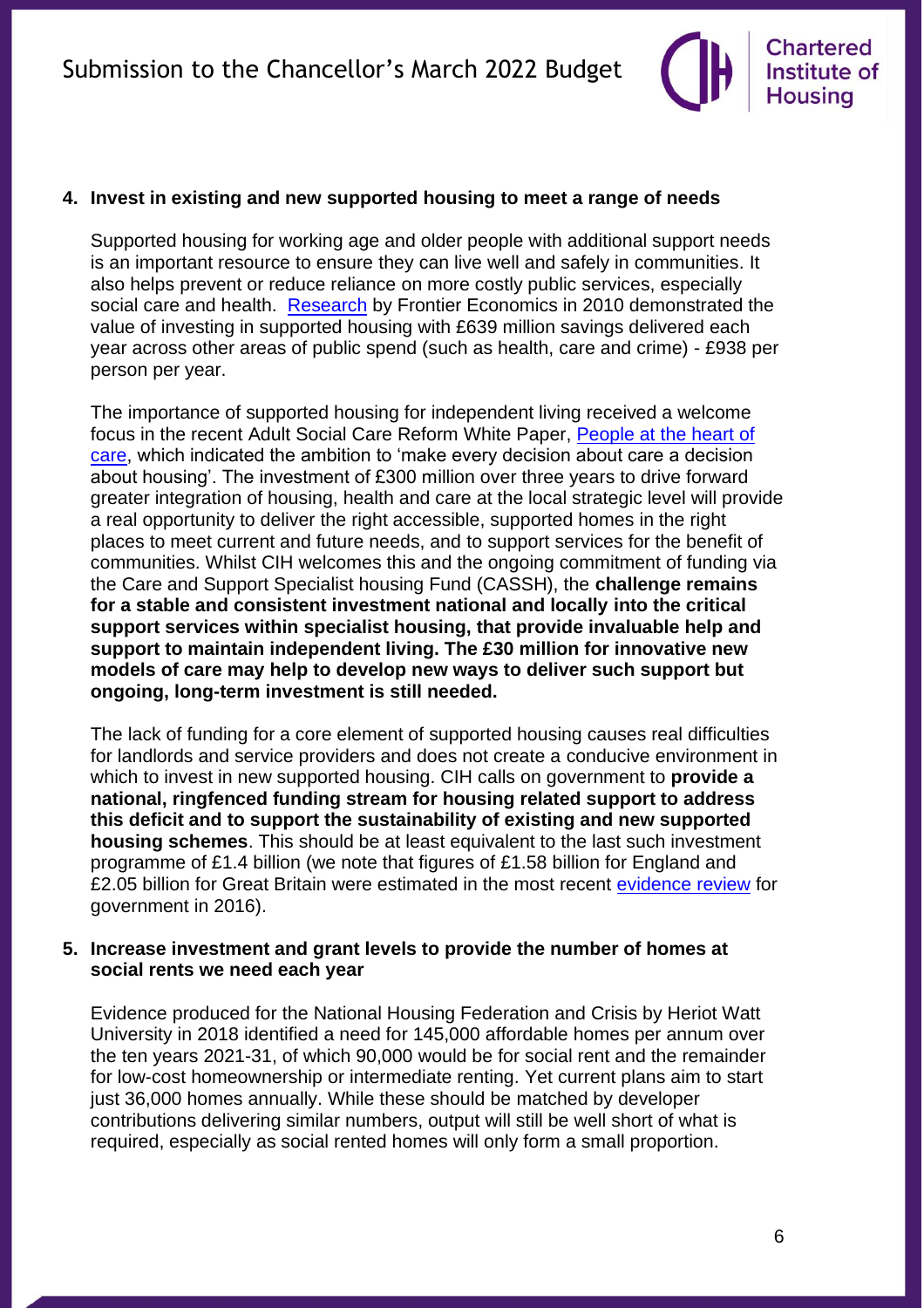A programme to meet the full scale of need would have an (updated) cost of about £52 billion, of which £14 billion would be capital grant and the rest raised by social landlords [\(Legal & General\)](https://group.legalandgeneral.com/media/dyhbktwr/delivering-a-step-change-in-affordable-housing-supply-updated.pdf). Grant for social rented homes would have to rise to £175,000 per unit. This is far above current investment levels. However, there are ways to make progress towards this level of investment.

First, the *[UK Housing Review 2022](https://www.ukhousingreview.org.uk/)* will show that, of some £40 billion being invested by the government in housing in the current four-year period, 56% is spent on support for the private market. A major shift of subsidy away from private market support would enable funding to be directed where it would meet the greatest housing needs. It is worth noting that in Scotland and Wales 89% of support goes towards affordable housing.

Second, work by [CIH with the Centre for Homelessness Impact](https://uploads-ssl.webflow.com/59f07e67422cdf0001904c14/616952c88499426e7d779606_Centre%20for%20Homelessness%20Impact%20and%20Chartered%20Institute%20of%20Housing%20Policy%20paper.pdf) showed last year that a modest increase in output of social rented housing of 10,000 homes annually could largely be financed by direct savings in temporary accommodation costs and in housing benefit/universal credit that would otherwise be paid for higher-cost private rented properties.

Third, a series of studies have shown that much of the cost of extra investment comes back to the government in savings elsewhere (e.g., in benefits and health service costs), in higher tax revenue and in wider economic stimulus.

Given that the pandemic has highlighted housing pressures and current needs are likely to be even higher than assessed in 2018, there is a pressing case for more investment, even though the government's current plans represented a step change in delivery compared with recent programmes.

**Investment should be increased immediately so that 10,000 extra social rented homes can be provided each year at a cost in grant of £70,000 per unit**  (because the unit cost would be lower for a modest programme**) over the period to 2026**. The total grant cost for the additional homes would be £700 million annually, increasing the current Affordable Homes Programme to £2.44bn each year, or by 28%.

As the work by CIH with the Centre for Homelessness Impact showed, the extra costs would be substantially offset by direct savings:

- The annualised cost of such grants over 30 years is approximately £40 million per annum, or £4,010 per unit built.
- Moving each benefit claimant out of a private letting and into a social rented unit saves about £1,100 per year in benefit payments.
- Moving each family in temporary accommodation out of an expensive private letting into social rented accommodation saves about £7,760 per year.
- If 10,000 new social rent units were used 50:50 to house private tenants and families in temporary accommodation, revenue savings would amount to approximately £6 million and £38 million respectively, or £44 million in total.

**Chartered** Institute of **Housing**